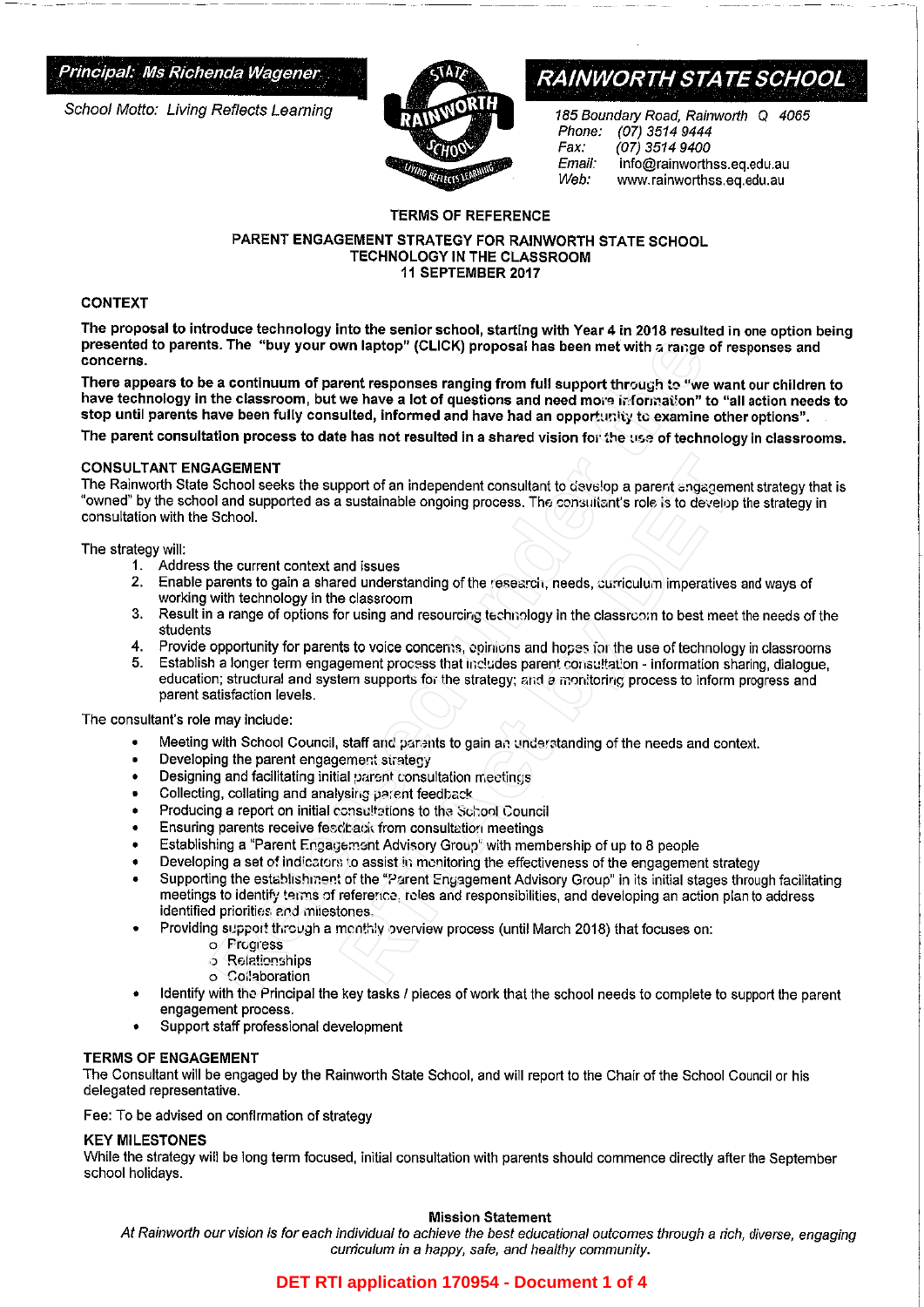Principal; Ms Richenda Wagener

School Motto: Living Reflects Learning



# **RAINWORTH STATE SCHOOL**

185 Boundary Road, Rainworth Q 4065<br>Phone: (07) 3514 9444 Phone: (07) 3514 9444 Fax: (07) 3514 9400<br>Email: info@rainworth E*mail:* info@rainworthss.eq.edu.au<br>We*b:* www.rainworthss.eq.edu.au Web: www.rainworthss.eq.edu.au

a, 4

'\,, <sup>~</sup>'q):X;,,ff·

Ms S Shaw Director Ibis Consulting (Qld) Pty Ltd  $s.47(3)(b) - CTPI$ 

Dear Sue

## **Re: Letter of Agreement to provide consultancy service to Rainworth State Schoo**

The Rainworth State School seeks the support of an independent consultant to develop a parent engagement strategy that is "owned" by the school and supported as a sustainable ongoing process. The consultant's role is to develop the strategy in consultation with the School: $\,\mathrm{e}$ 

~to \*\* I wish to confirm your engagement to provide consultancy services regarding<sup>4</sup>the engagement strategy to consult with and involve parents in informing decision making regarding the future of ICTs in teaching and learning at the school.

The strategy will:

1. Address the current context and issues

 $\int_{0}^{\frac{\pi}{2}}$ 2. Enable parents to gain a shared understanding of the research, needs, curriculum imperatives and ways of working with tech **ology** in the classroom

·0-

3. Result in a range of options for using and resourcing technology in the classroom to best meet the needs of the students

4. Provide opportunity for parents to voice concerns, opinions and hopes for the use of technology in classrooms

*4-;iZ'''\*"&:* ,? 5. Establish a longer term engagement process that includes parent consultation - information sharing, dialogue, education; structural and system supports for the strategy; and a monitoring process to inform progress and parent satisfaction levels. **State School seeks the support of an independent consultant to develop that is "ownerd" by the school seeks the support of an independent consultant to develop the state spy their state of an independent consultation with** For the distribution with the conduction with the conduction<br>
Internation of the enganglering the enganglering decision making regarding the engand<br>
Sol.<br>
Represents and issues<br>
The future of the section of the section, ne

Key deliverables include:

- Meeting with School Council, staff and parents to gain an understanding of the needs and context.
- Developing the parent engagement strategy
- Designing and facilitating initial parent consultation meetings
- Collecting, collating and analysing parent feedback

#### Mission Statement

At Rainworth our vision is for each individual to achieve the best educational outcomes through a rich, diverse, engaging curriculum in a happy, safe, and healthy community.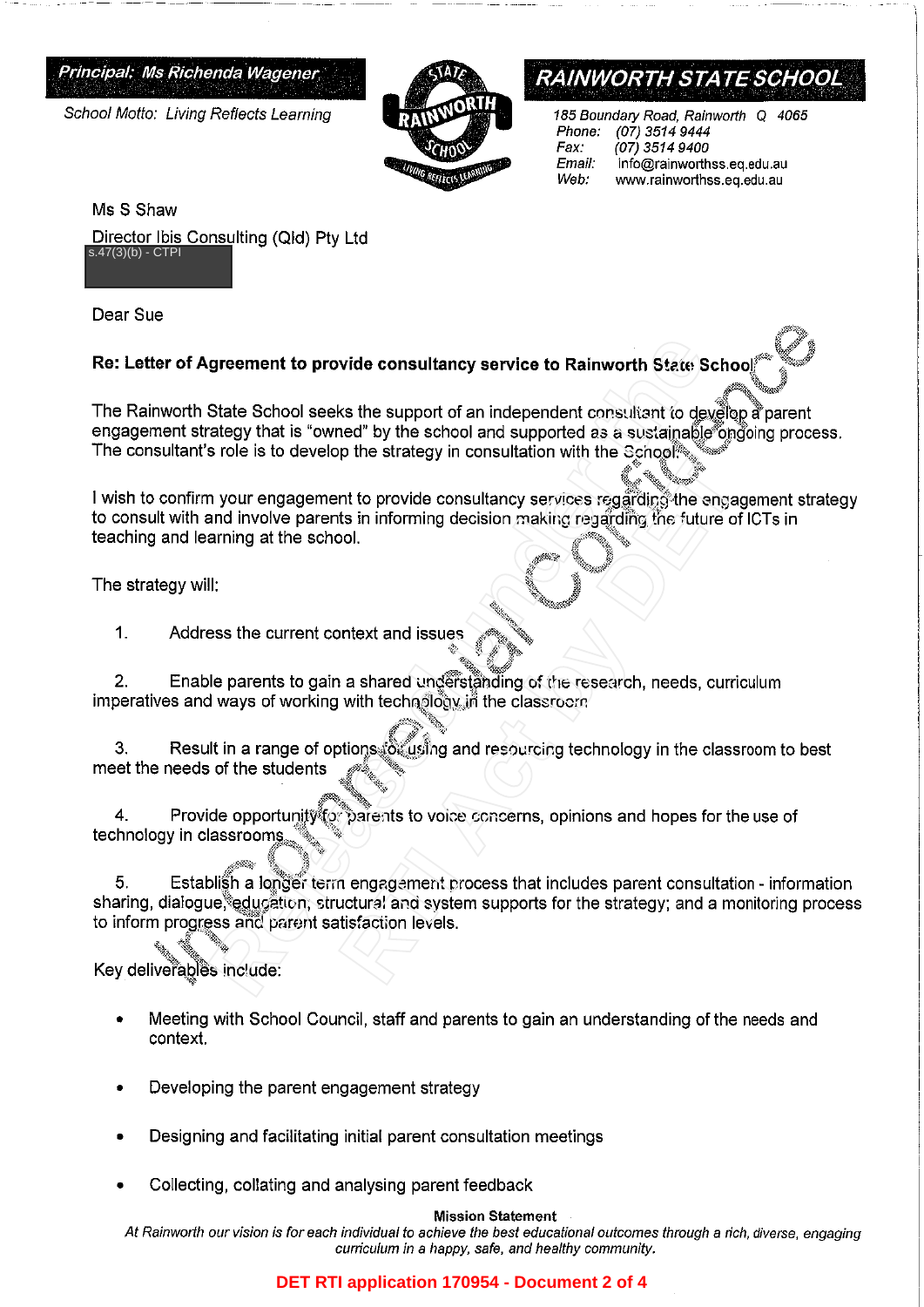- Producing a report on initial consultations to the School Council
- Ensuring parents receive a report on the feedback from consultation meetings

• Establishing a "Parent Engagement Advisory Group" as a working group of the school Council with membership of up to 8 people.

• Developing a set of indicators to assist in monitoring the effectiveness of the engagement strategy

• Supporting the establishment of the Advisory Group in its initial stages through facilitating meetings to identify terms of reference, roles and responsibilities, and developing an action plan to address identified priorities and milestones.

¥}

- Providing support through a monthly overview process (until March 2018) that focuses on:
	- **Progress**
	- Relationships
	- Collaboration

 $\bullet$  Identify with the Principal the key tasks / pieces of work that the school needs to complete to support the parent engagement process. 192 %- Free Collaboration<br>
Release and milestones.<br>
Progress<br>
Relationships<br>
Collaboration<br>
The Principal the key tasks / pieces of work that the school needs to compute<br>
Relationships<br>
Collaboration<br>
Relationships<br> **Relationship** ps<br> **Rey tasks / pieces of work final the school needs to contrary for the property of the school needs to contrary for the school needs to contrary of the school needs to contrary for the school needs to contrary of the s** 

~')

" ''~\\~.li\_;,Jf?'

{itt~4 · *·W~*  !{.(''::;,~,,'<,, \1,;, .• ,

 $\int_{0}^{\frac{1}{2}+i\pi/4}dx$ 

Support staff Professional Development

Mission Statement At Rainworth our vision is for each individual to achieve the best educational outcomes through a rich, diverse, engaging curriculum in a happy, safe, and healthy community.